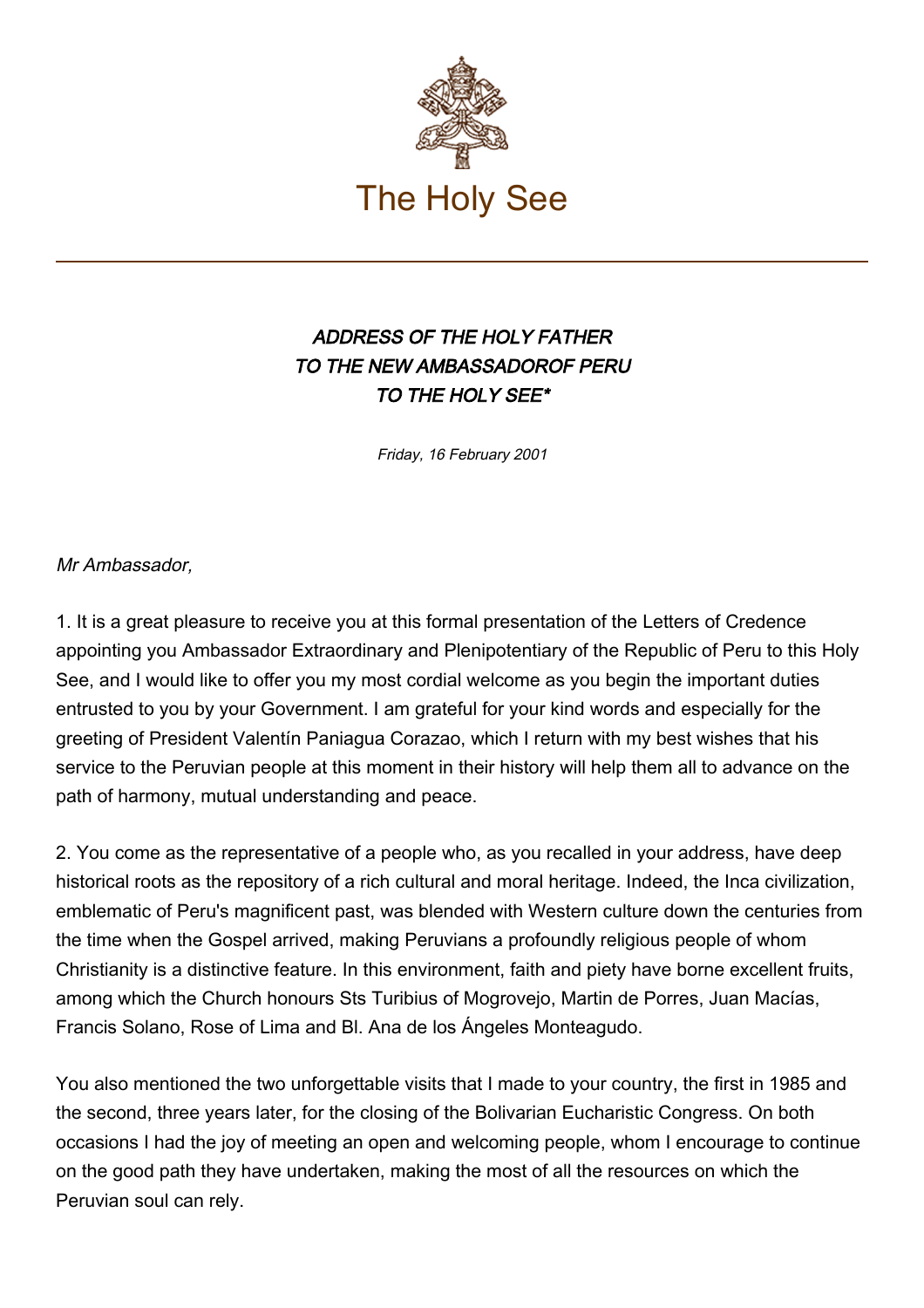3. The Church's contribution has been broad and generous in the almost 500 years that she has proclaimed the Good News to all Peru's inhabitants. This service to Peruvians was also recognized by the Constitution, which states in Article 50 that the Church has played an "important role in the historical, cultural and moral formation of Peru". In fact, it is easy to discern these features in the important moments of Peruvian history.

You also mentioned the Church's involvement in education by establishing schools and universities, as well as in the fields of health care and assistance to the neediest. The Peruvian Episcopate has made a firm commitment to continue in this direction, as I wrote recently, "carrying on the tradition of charity which has expressed itself in so many different ways in the past two millennia, but which today calls for even greater resourcefulness" (Novo millennio ineunte, n. 50).

The Church also contributes to the good of society with her social teaching. She does not, in fact, try to solve social problems from the technical or administrative standpoint, which is the task of the civil authority, but through her sense of the person, promotion of solidarity and concern for the weakest, she seeks to help build a better social life.

4. The political and institutional crisis that your country has been experiencing in recent months, and which you also mentioned, Mr Ambassador, has given rise to serious problems for the nation. I have attentively followed the unfolding of events, asking the Lord that the life of Peruvians might not be disturbed. It is now necessary to join forces, to put aside partisan approaches, so that, with everyone's collaboration and with honour and good will, a climate of trust, real justice, trustworthiness, transparency, mutual respect, peace and freedom may be fostered. In this way the Peruvian people will be able to overcome this crisis and restore the moral values of a just, equitable, united and honest society, promoting a State governed by law in which all citizens feel co-responsible and share in building the homeland and working for their common good.

In this regard, it will be important to work on improving the economic situation and overcoming the shameful poverty caused by the heavy external and internal debt, which must be tackled by all social leaders. I have mentioned on various occasions this serious worldwide problem, hoping for a cancellation, or at least a substantial reduction, in the external debt by the creditor countries, which will enable countries in these circumstances to face the future with optimism, promote suitable development and achieve desirable levels of well-being.

The return to democratic normalcy must necessarily be accompanied by the restoration of genuine moral and ethical principles. Indeed, as I have said many times, political life cannot disregard respect for truth and values, since, "as history demonstrates, a democracy without values easily turns into open or thinly disguised totalitarianism" (Centesimus annus, n. 46).

I would also like to mention the peace process with your sister nation of Ecuador, with which an Agreement has been signed that was also supported by the self-sacrificing cooperation of both